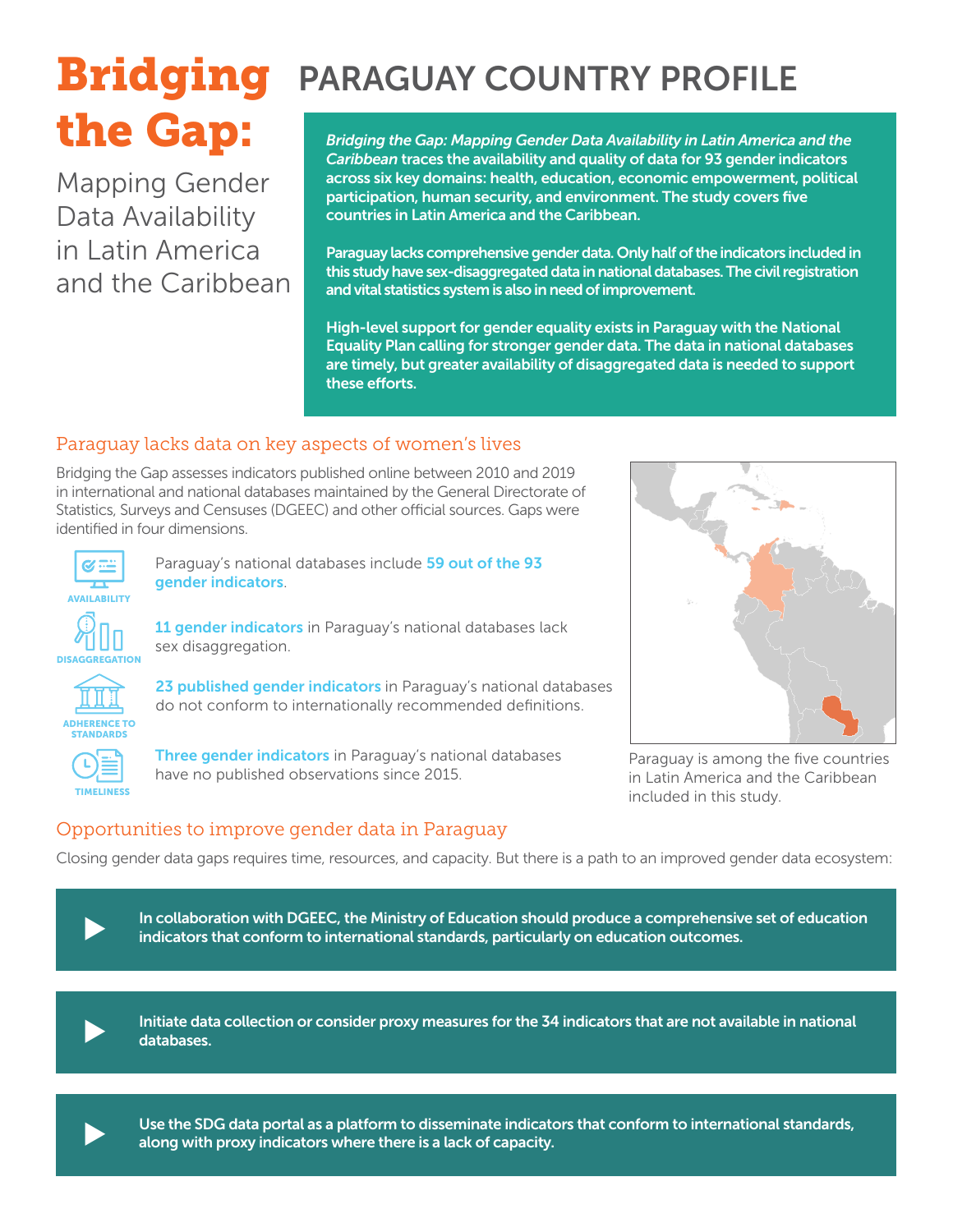#### A closer look at gender data gaps

This study assesses data in both national and international databases. Paraguay's national databases lack data for 36 percent of the gender indicators reviewed. Databases maintained by international organizations have better coverage of Paraguay's gender indicators, but 25 percent are still missing.



Paraguay publishes more sex-disaggregated gender indicators in national databases than other countries included in the study.



included in the study. Paraguay also publishes more sex-disaggregated gender indicators in *international databases* than other countries

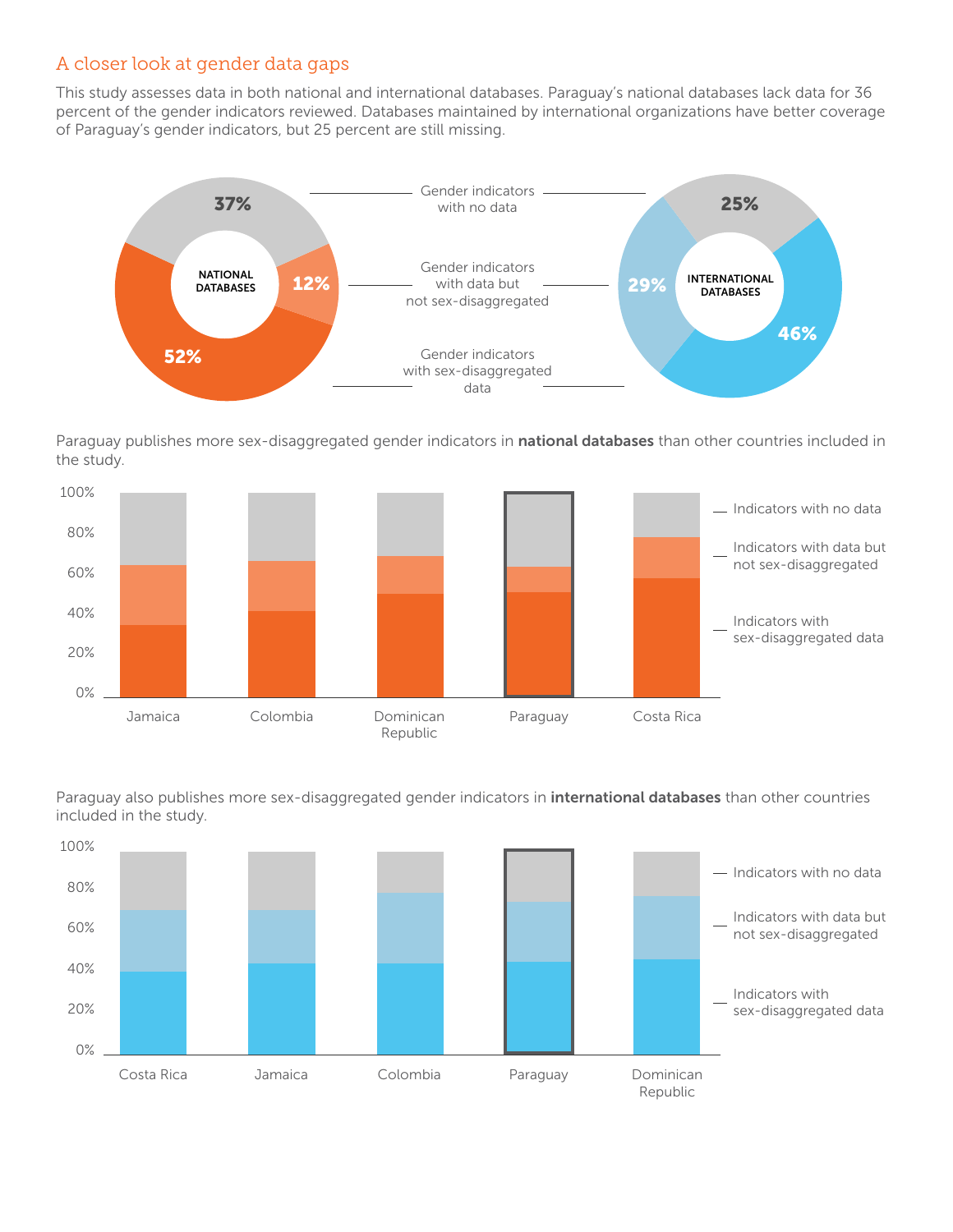#### Data availability and timeliness

Health has the highest availability of data in Paraguay, but gaps remain in the availability of sex-disaggregated data in all domains, particularly in political participation and human security. Sex disaggregation is available for only one environmental indicator at the national level.



Five percent of gender indicators in Paraguay's national databases have no published observations since 2015.



#### Core systems to produce gender data

Many of the gender indicators in Paraguay are produced through surveys. Paraguay regularly conducts annual national household surveys and labor force surveys, which are shown below.